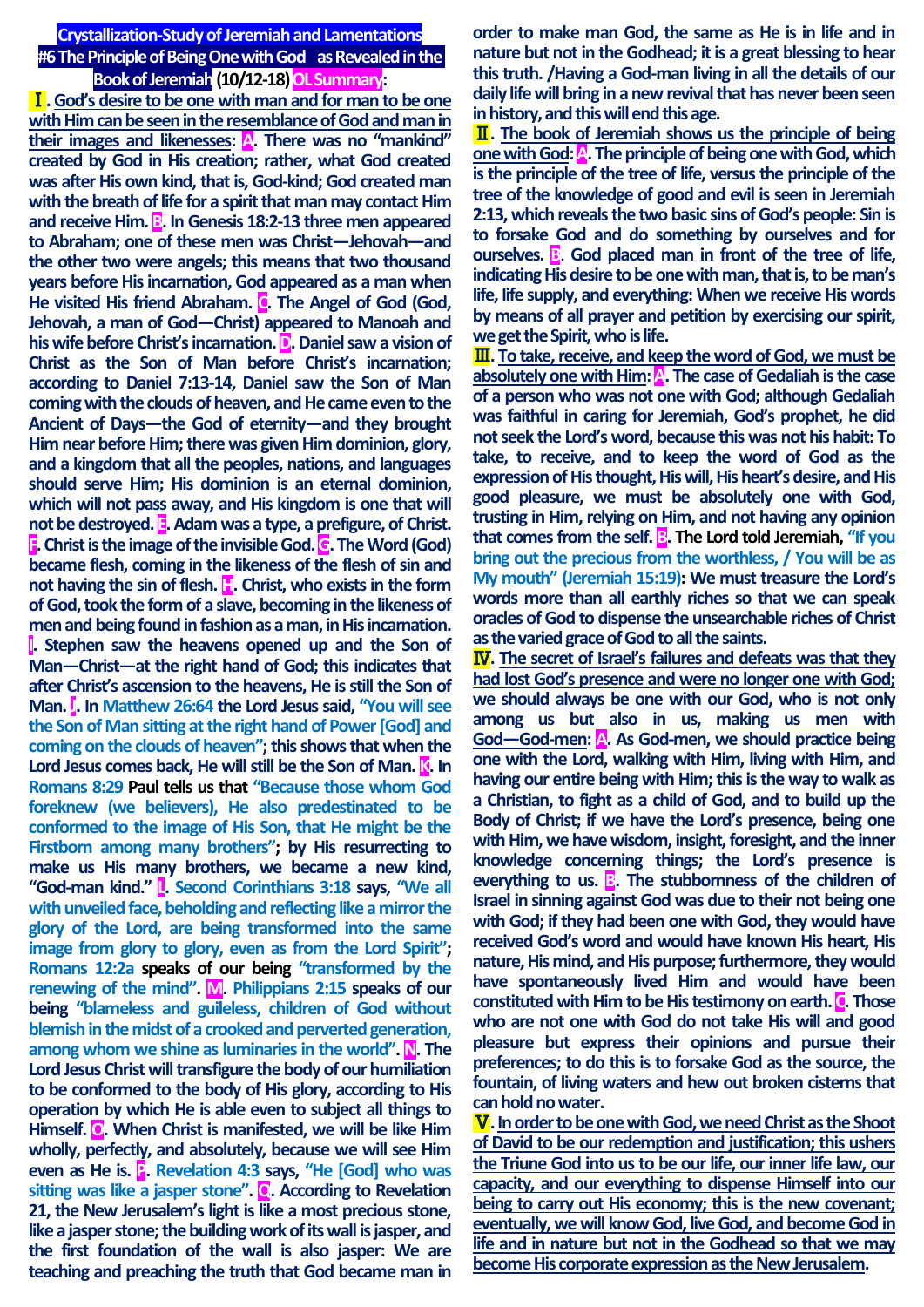# **CP1:**神を受け入れ、神を表現することが神のエコノミー である。あなたの実生活を神のエコノミーに結び付ける

**OL1:God's desire to be one with man and for man to be one with Him can be seen in the resemblance of God and man in their images and likenesses. Gen. 1:26 And God said, Let Us make man in Our image, according to Our likeness… OL2:There was no "mankind" created by God in His creation; rather, what God created was after His own kind, that is, God-kind; God created man with the breath of life for a spirit that man may contact Him and receive Him. OL3: We are teaching and preaching the truth that God became a man in order to make man God, the same as He is in life and in nature but not in the Godhead; it is a great blessing to hear this truth.**

**Genesis 1 tells us that God created all the fish, the birds, the beasts, and the cattle after their kind. Although God created everything after its kind, God did not create "mankind."**

**If God did not create "mankind," then after what kind was man created? Genesis 1:26 indicates that man is after God's kind. "Let Us [the Divine Trinity] make man [Heb. adam, denoting red clay] in Our image, according to Our likeness."**

**Daniel saw a vision of a Son of Man coming with the clouds of heaven, and He came even to the Ancient of Days—the God of eternity—and they brought Him near before Him. There was given Him dominion, glory, and a kingdom that all the peoples, nations, and languages should serve Him. …Daniel saw such a vision of Christ as the Son of Man before Christ's incarnation.**

**When we think of ourselves as God-men, this thinking, this realization, revolutionizes us in our daily experience. For example, a brother may be unhappy with his wife. But he remembers that he is a God-man, and immediately his attitude is changed. Then he will desire to be a God-man husband.**

**After hearing that God wants a group of God-men, how can you be content to be anything else? What do you want to be? Do you want to be a typical Chinese or a typical American? Do you want to be merely a Christian or a believer in Christ? We should all declare that we want to live the life of a God-man. Eventually, the God-men will be the victors, the overcomers, the Zion within Jerusalem. This will bring in a new revival which has never been seen in history, and this will end this age.**

# **Application to new ones, Youth/College students**

**You were created according to the likeness of the Triune God, the Father, the Son and the Spirit. It is for you to receive God inside of you and express God. This is the basic concept of God's economy and the meaning of your life. You must apply this vision to your practical life.** 

**For example, in your studies and club activities, you should pray, "Oh Lord Jesus, in my study and club activity, I want to empty myself and open to the Lord and be filled with Lord. And Let the Lord flow out from within and** 

**magnify Him! This is Your plan for me, and the meaning of my life. Save me from studying and club activity according to my own lusts, pride and ambition. Let me fulfill my portion according to God's economy. May the vision of God's economy rule my study and club activity. The Lord is very pleased when you exercise the spirit of faith to pray in this way. Never think that it is too difficult for you to live your life according to the vision of God's economy. You may still be unfamiliar with it, but the more you pray, the more you will be able to apply this vision to your practical life. Because God has planned this thing and the Holy Spirit is now trying to apply this to you. Rom.8:26Moreover, in like manner the Spirit also joins in to help us in our weakness, for we do not know for what we should pray as is fitting, but the Spirit Himself intercedes for us with groanings which cannot be uttered. You should consider carefully in the Lord and don't live a life that is contrary to the Triune God's work, the choosing of the Father, the redemption of the Son, and the application work of the Holy Spirit. Jer.17:7 Blessed is the man who trusts in Jehovah And whose trust Jehovah is. 8 And he will be like a tree transplanted beside water, Which sends out its roots by a stream, And will not be afraid when heat comes; For its leaves remain flourishing, And it will not be anxious in the year of drought And will not cease to bear fruit.9 The heart is deceitful above all things, And it is incurable; Who can know it?**

**FN**「**a tree transplanted beside water**」**: According to God's economy, the one who trusts in God is like a tree planted by water, signifying God as the fountain of living waters. A tree grows beside a river by absorbing all the riches of the water. This is a picture of God's economy, which is carried out by His dispensing. In order to receive the divine dispensing, we as the trees must absorb God as the water. The riches of the supplying God dispensed into us as the trees constitute us with God's divinity and cause us to grow into God's measure. In this way we and God become one, having the same element, essence, constitution, and appearance.**

**FN**「**deceitful**」**: Even this word regarding the deceitful and incurable heart of man is related to God's economy with His dispensing. Although man's heart is corrupt and deceitful and its condition is incurable, even such a heart can be a tablet upon which God writes His law of life. This reveals that God has a way to impart Himself into man. Once He has come into man, God will spread from man's spirit into his heart. This is God's way, according to His economy, to deal with the heart of fallen man.**

**Your heart is deceitful and lies. You need to know and recognize this and you need to be saved from your pride. But don't be discouraged, for God's dispensing can gradually transform your heart from glory to glory. Connect your practical life to the vision of God's economy. Then you will be blessed.**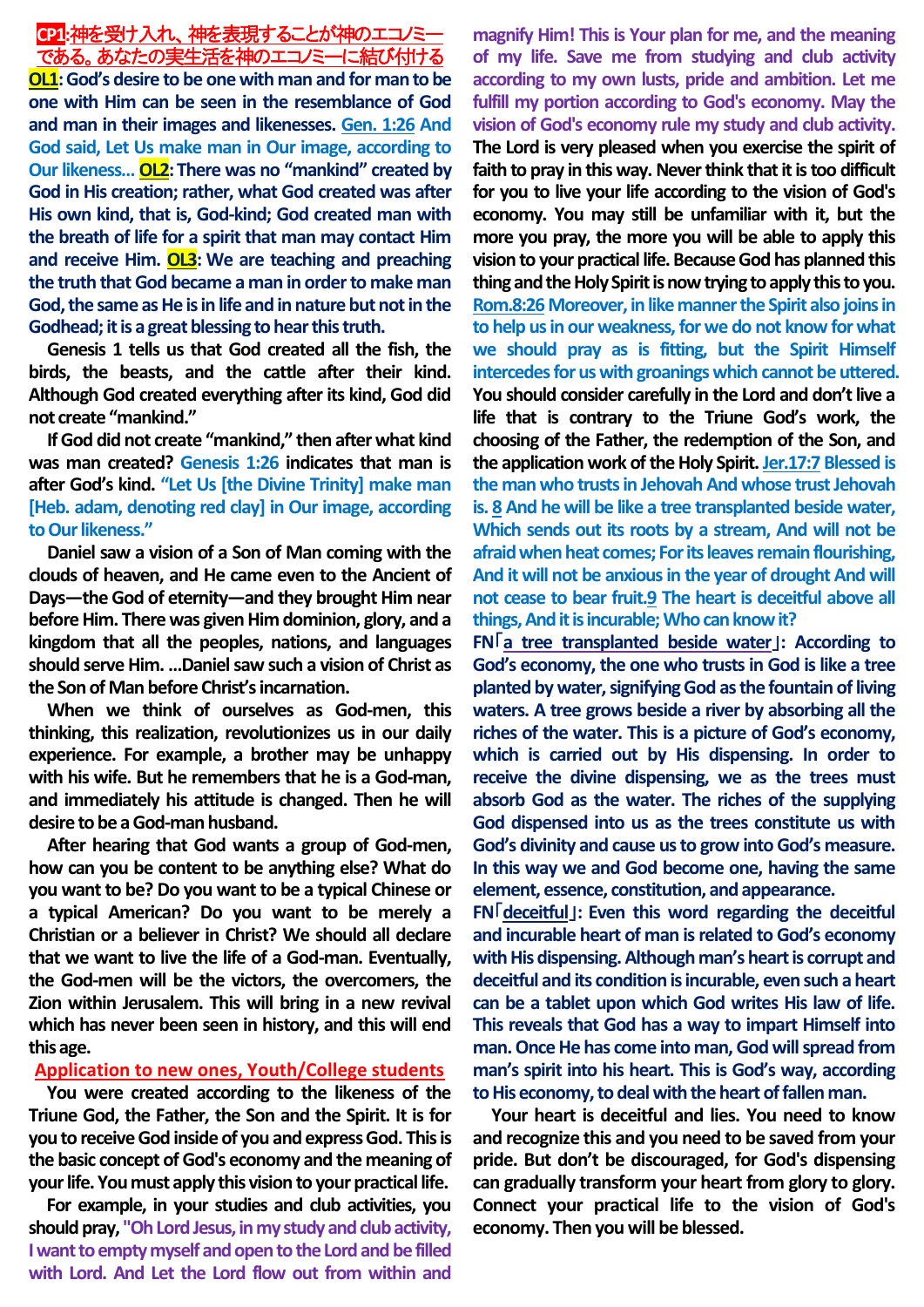**CP2**:**By feeding on the Word and opening to Lord's word completely, beone with the Lord express and serve the Lord OL1:The book of Jeremiah shows us the principle of being one**  with God. OL2: The principle of being one with God, which is **the principle of the tree of life, versus the principle of the tree of the knowledge of good and evil is seen in Jeremiah 2:13, which reveals the two basic sins of God's people. Sin is to forsake God and do something by ourselves and for ourselves. OL3:To take, receive, and keep the word of God, we must be absolutely one with Him. OL4:The case of Gedaliah is the case of a person who was not one with God; although Gedaliah was faithful in caring for Jeremiah, God's prophet, he did not seek the Lord's word, because this was not his habit.**

**Sin is a matter of leaving God and doing something by ourselves and for ourselves. This is exactly what the children of Israel did. They forsook God as the fountain of living waters for their supply, and, according to their opinion, they did whatever they could to work out something by themselves for their enjoyment** 

**Matthew 10:37-38 says, "He who loves father or mother above Me is not worthy of Me; and he who loves son or daughter above Me is not worthy of Me; and he who does not take his cross and follow after Me is not worthy of Me." A father, mother, wife, and children are the most precious things to a man. They are the most important things a man has in this life. When these are not compared with the Lord, there is nothing wrong in loving them. But when a situation arises where we have to choose between the two, which one will we choose?…We have to help the brothers and sisters know the real precious thing. We can ask new believers, "Whom will you choose?" If they are not clear about this, they will be lost when they face temptations in the future. The responsibility of providing proper guidance is on our shoulders. We have to tell the new believers, "If, for the Lord's sake, you have to draw a separation line between yourself and your parents, wife, and children, will you choose Him? For His sake, that is, for the sake of the Lord who died for us, we should choose to be His disciples and follow Him." Our own kin are precious, but they are no comparison to the Lord. Our Lord is more precious.**

**Jer. 15:19 Therefore thus says Jehovah,…If you bring out the precious from the worthless, you will be as My mouth.** I**f we bring out the precious from the worthless, we will be as God's mouth. If we cannot tell the proper value of things, God will reject us and cast us aside….We have to see the importance of such a change in concept of value.**

## **Application to the serving ones**

**Serve the Lord by being one with the Lord.**

**First, receive the Word by means of prayer and enjoy the life supply. Lord's word is the bread of life and you need to eat the Word every day and feed on it. Without eating and drinking the Lord, you end up forsaking God and hewing out the broken cisterns for yourself.**

**Second,open to the Lord's word completely and accept it** 

**and be one with the Lord. This time, you should not tell your opinion. The people of Israel rejected the word of God because the word of God spoken through Jeremiah was different from their plan and they condemned God and Jeremiah. This is a warning to New Testament believers.**

**Sister's testimony: "After I had a big surgery in June at Matsuyama City Hospital, I couldn't stay by myself and moved to Kobe exhorted by my first son and his wife. I came to Kobe in July and started church life and I testify what I've been experiencing since then. Lord has said "Come to Me all who toil and are burdened, and I will give you rest" (Matt. 11:28). The rest here is the "perfect peace and satisfaction". I can testify that here is perfect peace in every aspect. In my previous living, it was always like this, "some aspects are good but another aspect is not good. It is OK in total" but there could not be that there was "perfect peace and satisfaction in every aspect". But in the church life, there is rest and unspeakable joy. "Whom having not seen, you love; into whom though not seeing Him at present, yet believing, you exult with joy that is unspeakable and full of glory,"(1Peter 1:8).**

**By reading the Bible with the brothers and sisters, I could come to know that Jesus Christ is the only God who took flesh and died on the cross on behalf of my sins and became resurrected to be the life-giving Spirit and entered into me. This word is true and there is no place to argue. I saw the gods I had habitually and traditionally were idols and lies. But these idols are common in the town I lived, so I felt difficult to deal with them. I had such concern, but by eating and drinking and enjoying the Word, my inward being was cleansed, strengthened and the concerns within disappeared. Because of my physical weakness, I cannot go back to Masaki-cho, Ehime prefecture right now to deal with the idols by myself but within my heart, I have completely dealt with the idols already in my heart. I joined the national conference in the end of September and I really enjoyed it. Brother Ed said "Christian life and the church life is the life of enjoying grace". There is rich flowing grace in the church life. I do not struggle by myself, but my Christian life and church life is just to open to the Lord and enjoy the Lord's grace every day. I will spend the rest of my days in the church life enjoying the Lord, being filled with the Lord, being one with the Lord to testify the Lord and express the Lord! Amen! Hallelujah!** 

**Prayer**:**"Oh Lord Jesus, thank You for the church life where I can enjoy grace of the precious Lord. I eat and drink the Word by pray reading and receive the life supply. When I come to the Word, I open to the Lord completely, receive, accept and keep the Word. Telling my opinion to God is to reject God's word. In the church life, let me enjoy the perfect peace and satisfaction and become one with the Lord daily to testify the Lord to the people around and express the Lord. Amen!"**